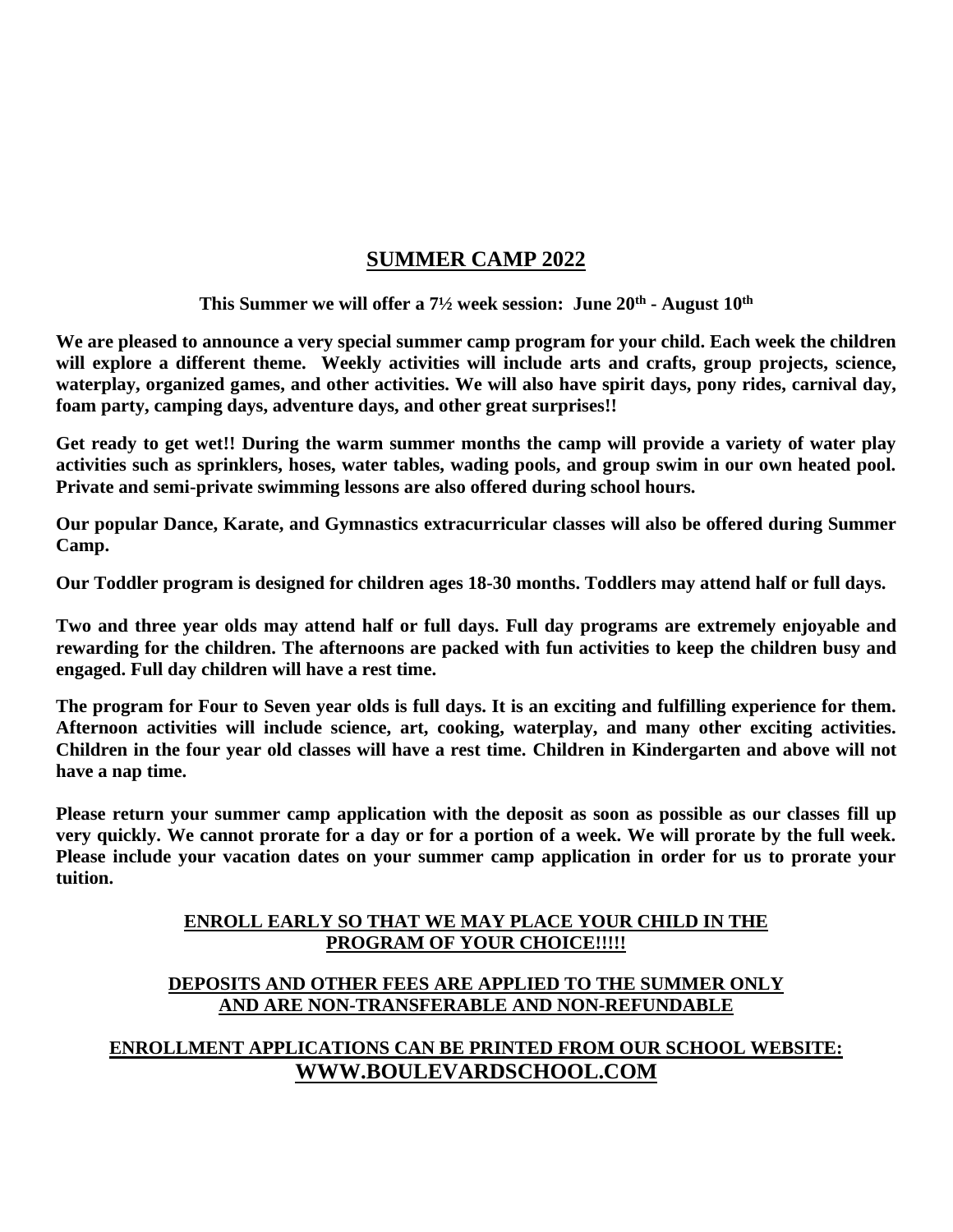## SUMMER CAMP TUITION SCHEDULE - 2022

## JUNE 20 th - AUGUST 10 th **7 ½** *week session* **All tuition rates are for the entire 7 ½ week Summer Camp session**

|                                                                                                                                                                                                       |                 | TODDLER (18-30 months) AND TWO YEAR OLD (2's) PROGRAM TUITION SCHEDULE               |                         |       |  |  |  |  |  |
|-------------------------------------------------------------------------------------------------------------------------------------------------------------------------------------------------------|-----------------|--------------------------------------------------------------------------------------|-------------------------|-------|--|--|--|--|--|
| 2 DAYS                                                                                                                                                                                                | \$910           | \$1,370                                                                              | \$105                   | \$210 |  |  |  |  |  |
| 3 DAYS                                                                                                                                                                                                | 1,370           | 1,810                                                                                | 150                     | 265   |  |  |  |  |  |
| 5 DAYS                                                                                                                                                                                                | 1,810           | 2,215                                                                                | 190                     | 340   |  |  |  |  |  |
|                                                                                                                                                                                                       |                 |                                                                                      |                         |       |  |  |  |  |  |
| <b>THREE YEAR OLDS, PRE-K, KTG, and 1st GRADE PROGRAM TUITION RATES</b>                                                                                                                               |                 |                                                                                      |                         |       |  |  |  |  |  |
|                                                                                                                                                                                                       | <b>HALF DAY</b> | <b>FULL DAY</b>                                                                      | <b>ADD EXTENDED DAY</b> |       |  |  |  |  |  |
|                                                                                                                                                                                                       | 8:35am-12:00am  | 8:35am-3:00pm                                                                        | 7:30-8:35am 3:00-5:30pm |       |  |  |  |  |  |
| 2 DAYS                                                                                                                                                                                                | \$865           | \$1,295                                                                              | \$105                   | \$210 |  |  |  |  |  |
| 3 DAYS                                                                                                                                                                                                | 1,295           | 1,715                                                                                | 150                     | 265   |  |  |  |  |  |
| 5 DAYS                                                                                                                                                                                                | 1,715           | 2,090                                                                                | 190                     | 340   |  |  |  |  |  |
|                                                                                                                                                                                                       |                 |                                                                                      |                         |       |  |  |  |  |  |
|                                                                                                                                                                                                       |                 |                                                                                      |                         |       |  |  |  |  |  |
| <b>DEPOSIT:</b>                                                                                                                                                                                       |                 | \$400 deposit is required to hold an enrollment space. Check/cash only.              |                         |       |  |  |  |  |  |
|                                                                                                                                                                                                       |                 | THIS DEPOSIT IS APPLIED TOWARDS SUMMER CAMP TUITION ONLY AND IS NON-REFUNDABLE.      |                         |       |  |  |  |  |  |
|                                                                                                                                                                                                       |                 |                                                                                      |                         |       |  |  |  |  |  |
| <b>CAMP FEE:</b><br>\$225 per child. Includes registration, insurance, supplies & materials, all activities, and<br>security & digital surveillance systems.                                          |                 |                                                                                      |                         |       |  |  |  |  |  |
| THIS IS NON-REFUNDABLE AND SEPARATE FROM TUITION.                                                                                                                                                     |                 |                                                                                      |                         |       |  |  |  |  |  |
|                                                                                                                                                                                                       |                 |                                                                                      |                         |       |  |  |  |  |  |
| <u>FAMILY DISCOUNT:</u>                                                                                                                                                                               |                 | Families with <b>more than one child enrolled</b> will receive a 10% discount on the |                         |       |  |  |  |  |  |
|                                                                                                                                                                                                       |                 | lesser amount of tuition.                                                            |                         |       |  |  |  |  |  |
| <b>FAMILY VACATIONS:</b>                                                                                                                                                                              |                 |                                                                                      |                         |       |  |  |  |  |  |
| Tuition can be prorated for full weeks only. Partial weeks missed can not be prorated.<br>The back office must be notified of vacation dates by May 10 <sup>th</sup> .                                |                 |                                                                                      |                         |       |  |  |  |  |  |
| We can not prorate tuition for vacations after the above date.                                                                                                                                        |                 |                                                                                      |                         |       |  |  |  |  |  |
|                                                                                                                                                                                                       |                 |                                                                                      |                         |       |  |  |  |  |  |
| <u>EXTRACURRICULAR CLASSES:</u>                                                                                                                                                                       |                 | Karate, Gymnastics, and Dance are offered.                                           |                         |       |  |  |  |  |  |
|                                                                                                                                                                                                       |                 |                                                                                      |                         |       |  |  |  |  |  |
| <b>SWIMMING LESSONS:</b> Private and semi-private swimming lessons are offered in our on-campus heated pool<br>by experienced, qualified, and certified swim instructors. Children from 2 years to 6+ |                 |                                                                                      |                         |       |  |  |  |  |  |
| years of age can learn to swim and become water safe.                                                                                                                                                 |                 |                                                                                      |                         |       |  |  |  |  |  |
|                                                                                                                                                                                                       |                 |                                                                                      |                         |       |  |  |  |  |  |
| PAYMENT SCHEDULE: A billing will go out in mid-May via email showing the entire Summer Camp amount.                                                                                                   |                 |                                                                                      |                         |       |  |  |  |  |  |
| Half will be due on June $1st$ and half will be due on July $1st$ .                                                                                                                                   |                 |                                                                                      |                         |       |  |  |  |  |  |
| Payments may be made via check, cash, and credit cards. Please see rates above.<br>Enrollment after June 1 <sup>st</sup> requires the first payment be made at time of enrollment.                    |                 |                                                                                      |                         |       |  |  |  |  |  |
|                                                                                                                                                                                                       |                 |                                                                                      |                         |       |  |  |  |  |  |
|                                                                                                                                                                                                       |                 |                                                                                      |                         |       |  |  |  |  |  |
| <b>ENROLLMENT APPLICATIONS ARE AVAILABLE IN THE SCHOOL OFFICE AND</b>                                                                                                                                 |                 |                                                                                      |                         |       |  |  |  |  |  |
| <b>MAY ALSO BE PRINTED FROM OUR SCHOOL WEBSITE:</b>                                                                                                                                                   |                 |                                                                                      |                         |       |  |  |  |  |  |
| WWW.BOULEVARDSCHOOL.COM                                                                                                                                                                               |                 |                                                                                      |                         |       |  |  |  |  |  |
| THE BOULEVARD SCHOOL IS A SCHOOL OF LIMITED ENROLLMENT                                                                                                                                                |                 |                                                                                      |                         |       |  |  |  |  |  |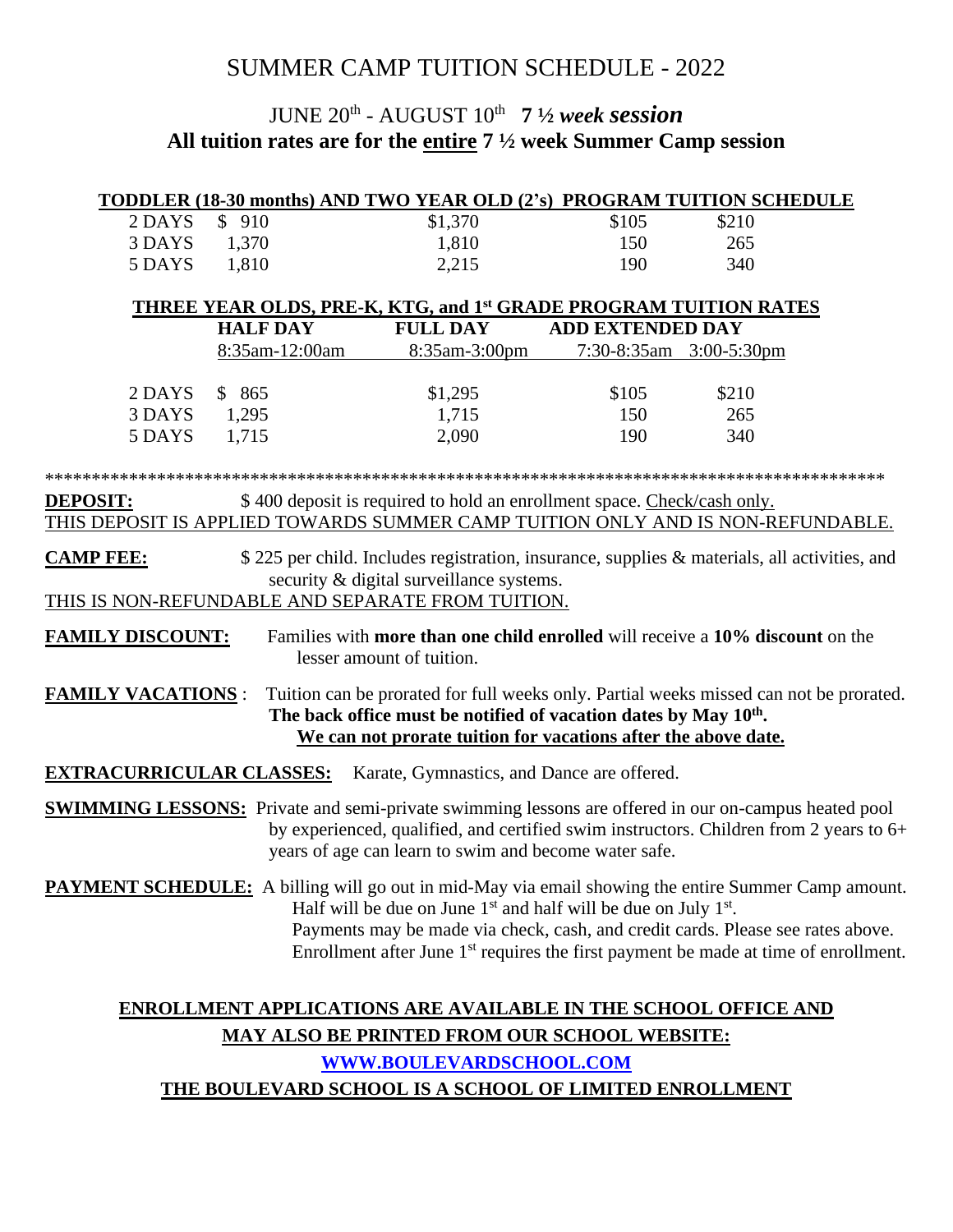

# **THE BOULEVARD SCHOOL**

**TODDLER \*NURSERY \* KINDERGARTEN \* SUMMER CAMP**

## **SUMMER CAMP**

## **ENR0LLMENT FORM AND AGREEMENT**

S  $\Box$  Billing  $\Box$  Class Computer  $\square$  Packet given<sup>'</sup> **DEPOSIT: \$400 Deposit required** Paid Date **Office use only**

*Early Childhood Education*

*(This is a contract for enrollment in The Boulevard School - read before signing)*

Welcome to The Boulevard School Summer Camp! To enroll your child, please complete this enrollment form and return it with the deposit. We are looking forward to a great summer!

I/we hereby enroll my/our child  $\blacksquare$  at The Boulevard School in the program indicated below.

I/we understand that upon return of this completed application form, together with the *non-refundable deposit of \$400*, a place will be held for my/our child. This fee covers processing of the application and reserves an enrollment space in our Summer Camp program. The Summer Camp deposit will be applied to Summer Camp only. Failure to complete registration, to begin the summer program on the date stated below, or to make the tuition installment payments for Summer Camp tuition when they are due will result in the forfeiture of this deposit and any other monies received. All families are required to provide a valid credit card number to The Boulevard School for billing purposes before their child's first day of attendance.

A \$400 deposit is required to hold a place for my/our child.

**Deposit, Camp Fee, Tuition, and all other fees are non-refundable and non-transferable and can only be applied and used for the stated purposes. All fees are due in full before your child begins the summer program.**

As per state law, children will not be able to start unless they are fully immunized, have received some but not all required immunizations doses and are not currently due, or have a written medical exemption from a licensed physician (M.D. or D.O).

I/we have read the above statements and agree to the policies set forth by The Boulevard School; my/our signature(s) herein below acknowledges receipt of the program for the coming Summer Camp session, including the tuition schedule and charge itemization and I/we have retained a duplicate copy of this enrollment form and agreement.

|                                                                                                                          |  |  | Date____________________     |
|--------------------------------------------------------------------------------------------------------------------------|--|--|------------------------------|
| PLEASE PRINT NEATLY AND CLEARLY:                                                                                         |  |  |                              |
|                                                                                                                          |  |  |                              |
|                                                                                                                          |  |  |                              |
|                                                                                                                          |  |  |                              |
|                                                                                                                          |  |  |                              |
|                                                                                                                          |  |  | WORK PHONE__________________ |
|                                                                                                                          |  |  |                              |
|                                                                                                                          |  |  | WORK PHONE_________________  |
|                                                                                                                          |  |  |                              |
|                                                                                                                          |  |  |                              |
| (Visa/MC/Discover)                                                                                                       |  |  |                              |
| Invoices will be emailed to all families around the 22nd of May and June. Please select option #1 or #2 below:           |  |  |                              |
| 1) I hereby authorize The Boulevard School to automatically collect my periodic payment from my credit card listed above |  |  |                              |

- for the 2022-23 school year. Monthly tuition charges will be made on the 1st of every month.
- 2) I hereby authorize The Boulevard School to use my credit card listed above as a back-up payment method for the 2022 Summer Camp. If the monthly payment is not received in the office by the 5th of the month, I agree that my credit card will then by run on the 6th of the month.

You are in full control of your payment method. You may make changes to it at any time.

(Enrollment form is continued on the back)